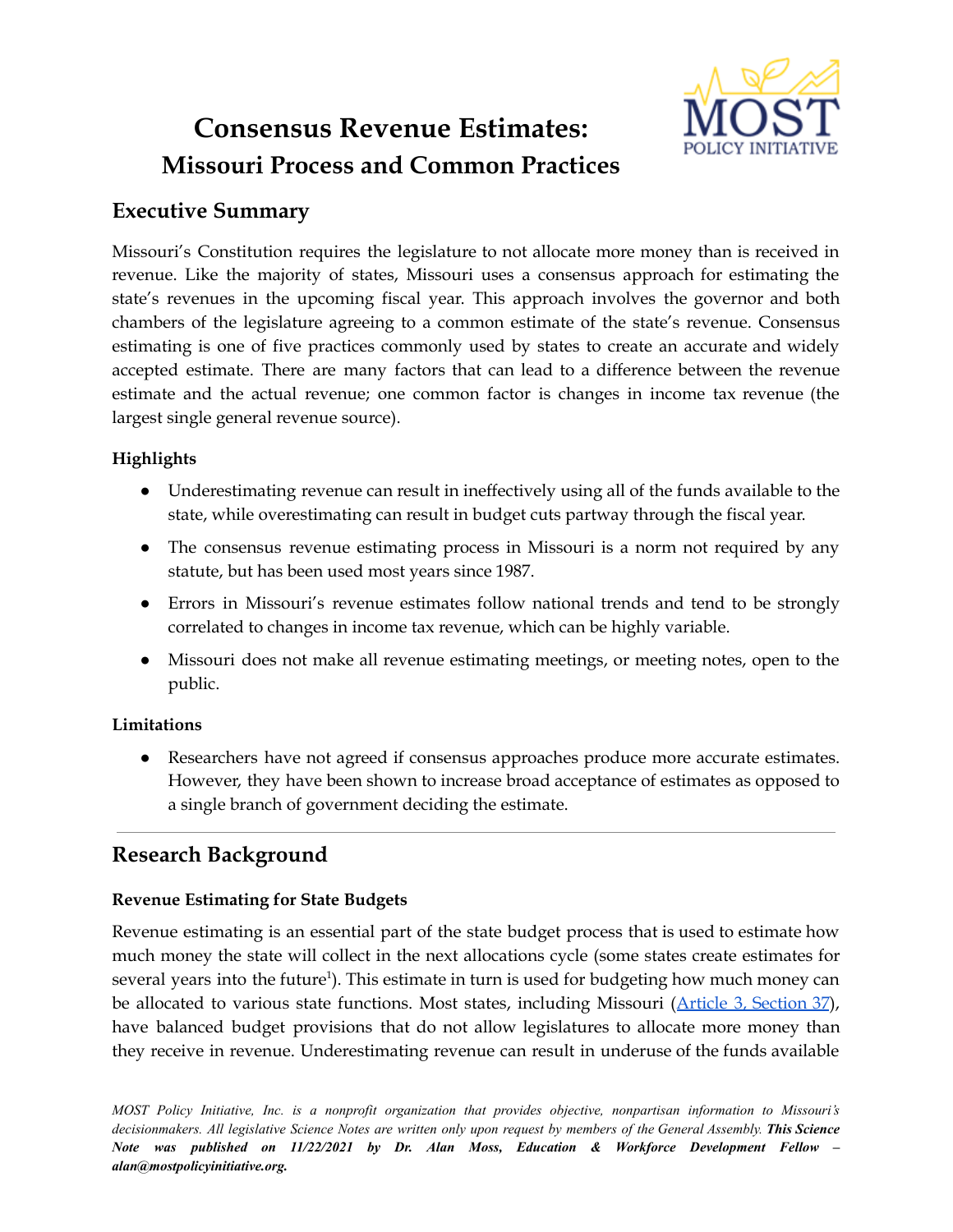to the state, while overestimates can result in unexpected budget cuts partway through the fiscal year.

There can be an incentive for legislators and term-limited governors to have more optimistic revenue estimates than non term-limited governors, particularly in the case of a unified party government. This is because there are political rewards for short-term expenditures while the consequences of over-allocating funds are more long-term and diffuse. Krause et al. (2013) found that independent commissions and consensus revenue forecasting groups tended to be more conservative in their revenue estimates than legislators. <sup>2</sup> Furthermore, it was found that term-limited legislators and lame-duck governors tended to be the most optimistic in their revenue estimates.

#### **The Consensus Revenue Estimating Process in Missouri**

Within 30 days of the start of the legislative session (Article 4, [Section](https://revisor.mo.gov/main/OneSection.aspx?section=IV++++24&bid=31838&constit=y) 24), the Missouri governor submits a budget proposal to the legislature that includes the estimated revenue for the next appropriation cycle (July 1st - June 30th). Revenue estimates are made in December or January and are based on a consensus from the governor's office, the Senate Appropriations committee, and the House Budget committee, with input from economists from the University of Missouri-Columbia. The consensus revenue forecasting process in Missouri is not required by any statute but has been used most years since 1987. 3

In 2004, 2015, 2017, and 2021 the governor, House, and Senate did not reach a consensus on the original forecast. In cases of disagreement, the legislature can still allocate general revenue money how it sees fit. However, the governor can use line-item vetoes on budget items and restrict money throughout the cycle.

A revised revenue estimate is also made via consensus for the current appropriations cycle. The revised estimate includes half of the year's revenue data already and thus tends to be more accurate than the original estimate (Fig. 1). Since the governor is charged with maintaining a balanced budget by the legislature, if revenues appear to be coming in at a rate different than expected, new estimates are made by the governor's office throughout the year as well. If actual revenues are lower than what was projected, the governor may withhold appropriated funds, release reserve funds, or adjust the release timing of appropriated funds to maintain a balanced budget.

#### **Revenue Sources and Estimate Errors**

From fiscal years (FY) 2000 to 2020, Missouri's consensus revenue estimates have overestimated and underestimated the actual revenue an approximately equal number of times (Fig. 1). The error of the original revenue estimate is plus or minus 4.7% on average from the actual revenue, while the revised estimate's average error is plus or minus 2.4%. There are several categories of revenue that must be accounted for when estimating the state's revenue in an upcoming appropriations cycle, including general revenue, federal revenue, and other funds.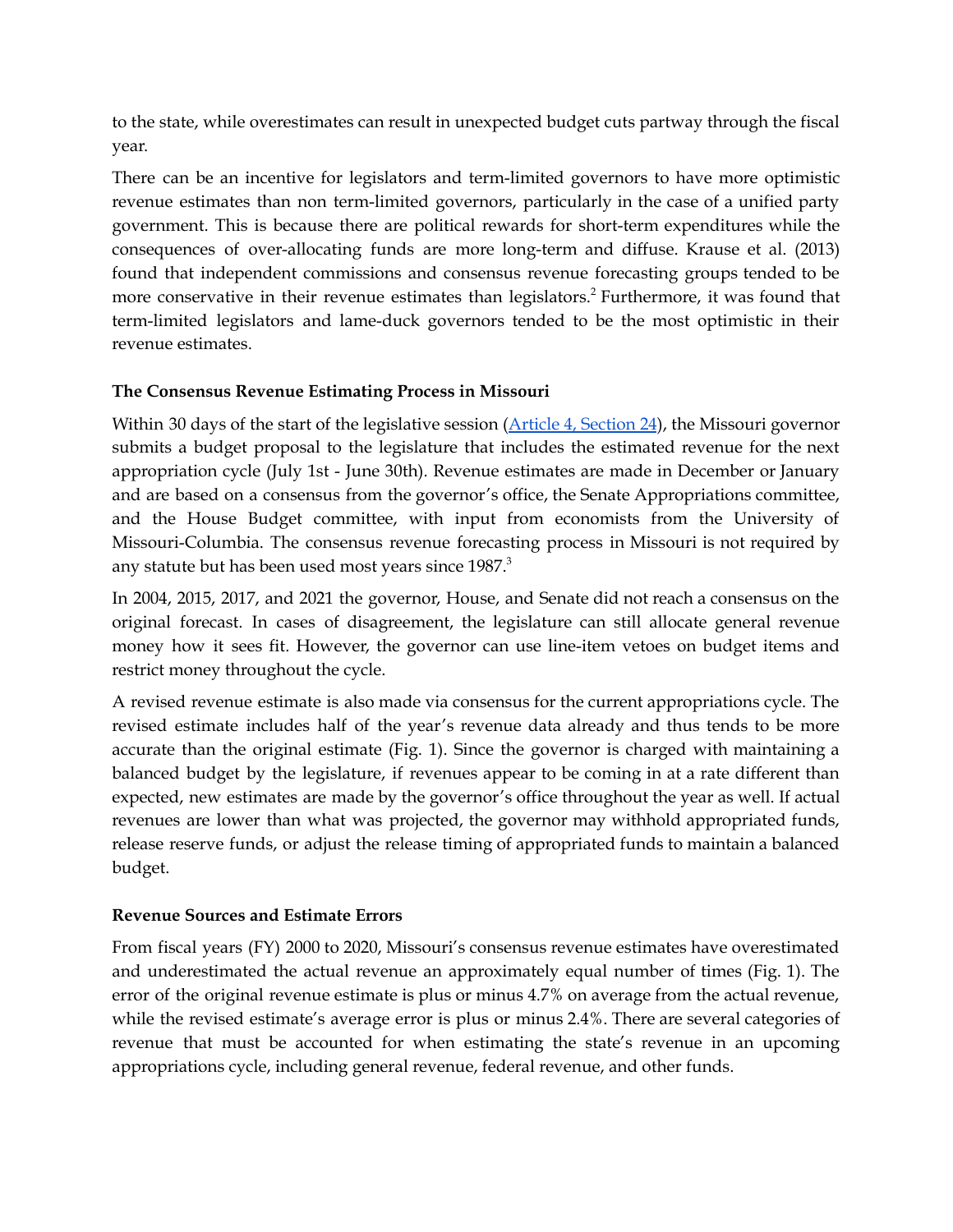

**Figure 1. Missouri Consensus Revenue Estimate Accuracy.** Deviations by percentage in the estimates and revised estimates from Missouri's actual revenue over 20 years. Bars above 0% correspond to over-estimates of the actual revenue and lines under 0% correspond to under-estimates. <sup>AAA</sup>

The largest single year sources of estimate error can be attributed to national-scale downturns. For example, following the 2001 dot-com bubble pop, the 2008 Great Recession, and the 2020 COVID-19 pandemic, there were large over-estimates in the Missouri revenue. During the first full year of the 2008-recession, 70% of states over-estimated their revenues by more than 5%.<sup>4</sup>

The majority of general revenue in Missouri comes from income taxes (70% in FY 2021) with the next largest source of revenue being sales taxes (19% in FY 2021). Because of this, events that cause people to lose their jobs or spend less will lower state revenue. Errors in Missouri's revenue estimate tend to be similar to those of other states and are strongly correlated with variability in income tax revenue. $4,5$  States with smaller populations and states that depend on a few sectors of the economy (e.g., Alaska and the oil industry) tend to have larger estimate errors likely because their less diversified economies are more volatile. 6

Changing conditions at the federal level can be hard to predict and thus lead to additional estimate inaccuracies. Since Missouri's income taxes are based on the federal adjusted gross income, changes to the federal tax code can result in changes to Missouri's revenue.<sup>7</sup> Additionally, large federal spending and stimulus bills (e.g., [American](https://www.congress.gov/bill/117th-congress/house-bill/1319/text) Rescue Plan) can result in higher than predicted state revenues.

#### **Practices for State Revenue Estimating**

The two main goals of state revenue estimating processes are to create a revenue estimate that is based on reasonable assumptions and to have that figure accepted by the governor and the legislature. Five common practices are generally used by states (Fig. 2) and are referred to by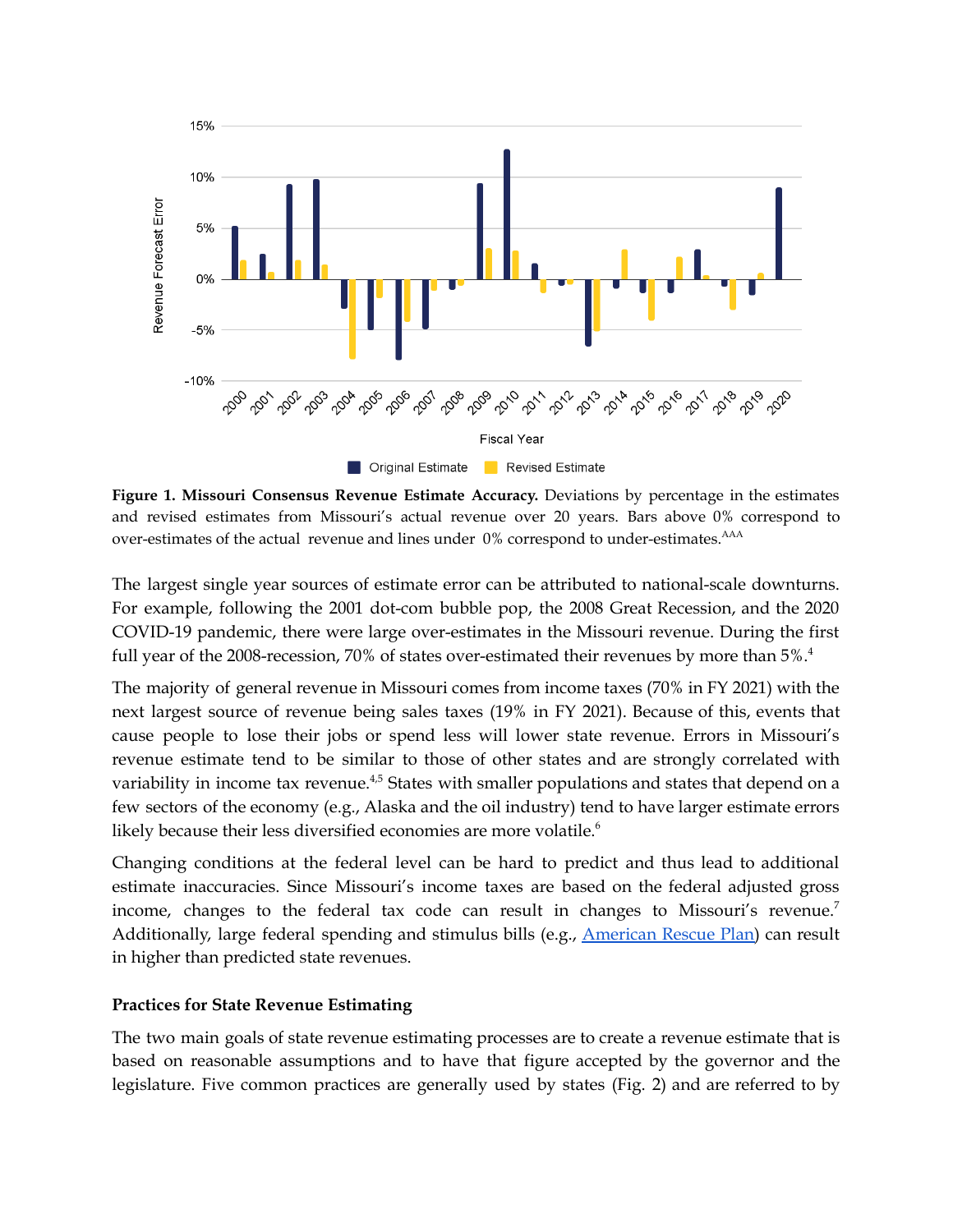McNichol (2014) as "best practices" for creating accurate and widely accepted revenue estimates. <sup>8</sup> Of these five proposed practices, Missouri currently uses four.



**Figure 2. Five Proposed Revenue Estimating "Best Practices".** The number of best practices for revenue estimates used by various states. Source: *National Conference of State Legislatures; CBPP survey of state revenue forecasting process*. 8

### (1) Consensus estimating group (governor and legislature)

○ Twenty-eight states, including Missouri, use a consensus estimating approach where both the governor and both chambers of the legislature come to an agreement on the estimated budget. While there isn't agreement by researchers that consensus estimates are more accurate than other methods, they

have been shown to increase acceptance of the estimate by governors and legislators. <sup>9</sup> Without acceptance of estimates, the governor/legislature may take actions that are inconsistent with projected revenues.

- (2) Outside experts included in forecasting group
	- Economists from the University of Missouri Columbia participate in the consensus revenue estimating group. Most states that use the consensus estimating approach have the original estimate created entirely by nonpoliticians.<sup>10</sup>
- (3) Revenue forecast and assumptions used should be easily available
	- The Missouri House of Representatives publishes a yearly report, called "Budget Fast Facts" on the upcoming fiscal year that includes data about revenue estimates and predicted growth.<sup>11</sup>
- (4) Forecast updated throughout the year
	- A revised budget estimate is produced by the consensus estimating group halfway through the appropriations cycle at the same time as the estimate for the upcoming cycle.
- (5) Meetings about forecasting should be available to the public or notes made public
	- This is the only "best practice" for revenue estimating not used in Missouri. Most states (30) make meetings or meeting notes available to the public. Some states, such as [Florida](http://edr.state.fl.us/content/conferences/) and [Michigan,](https://www.house.mi.gov/hfa/Consensus.asp) hold revenue estimating conferences that are open to the